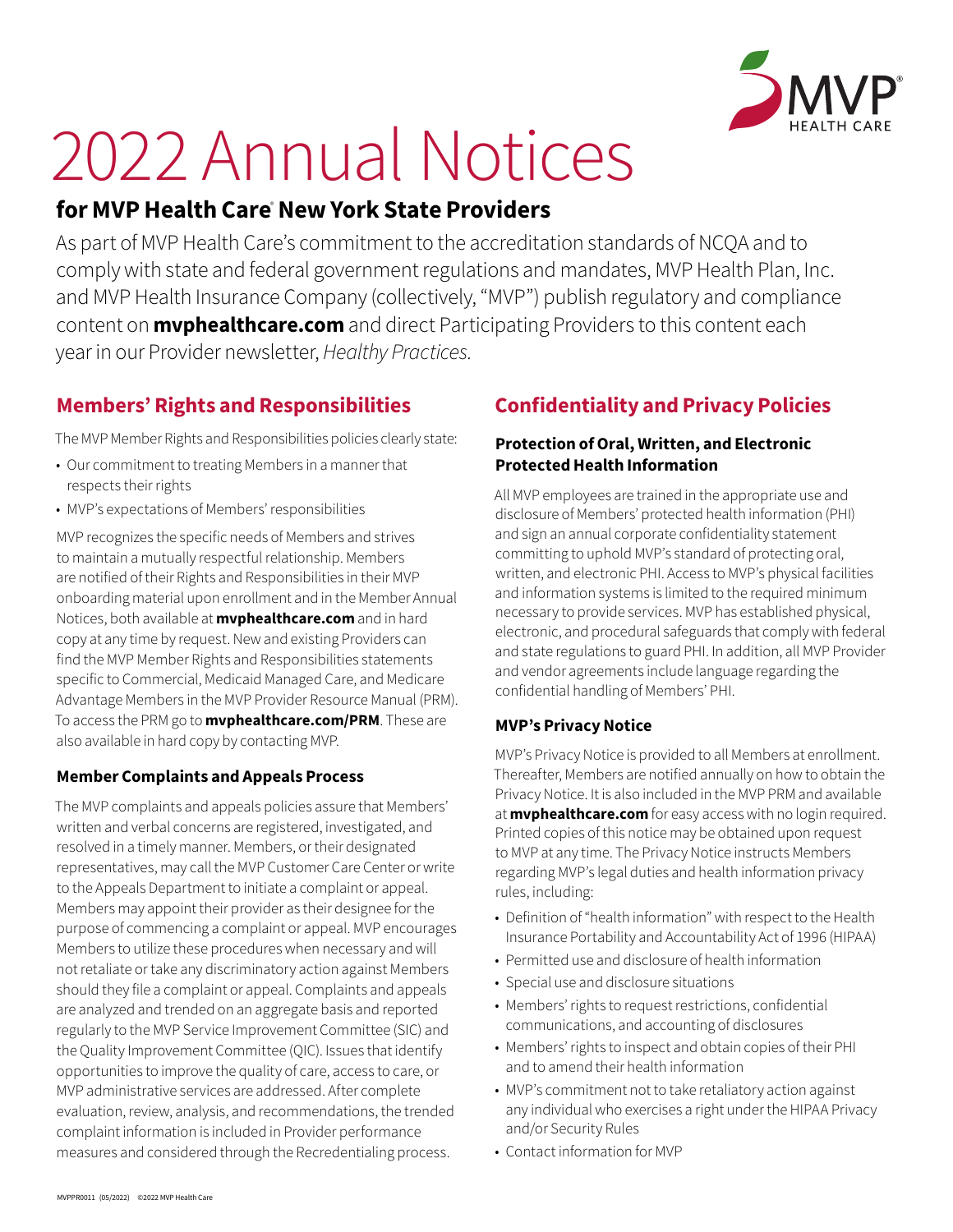#### **HIPAA Reminder About Faxes**

Fax communications are not specifically addressed by HIPAA, but information that MVP faxes at the request of a health care provider may contain PHI, to which HIPAA rules apply. Fax machines should be in a secure location with authorized personnel only access.

## **Medical Management Decisions**

It is the policy of MVP to provide benefits for covered, Medically Necessary health care services provided to our Members. Providers may contact the Utilization Management (UM) Department, via Provider Services, Monday–Friday, 8:30am–5pm Eastern Time, at **1-800-684-9286** regarding utilization management concerns.

The MVP Utilization Management Program does not provide financial incentives to employees or Providers who make utilization management decisions that would create barriers to care and services. Utilization Management decisions are based only on the appropriateness of care, treatment and/or services, and the benefit provisions of the Member's coverage.

MVP does not specifically reward Providers or staff, including Medical Directors and Utilization Management staff, for issuing denials of requested care. MVP does not offer financial incentives to encourage decisions that result in inappropriate utilization.

MVP informs those involved with utilization management decisions of the concerns and risks associated with under‑utilization of medical care or services. For Medicaid Managed Care plans, a Member can request a fair hearing through New York State if he or she does not agree with a decision made by MVP.

It is the policy of MVP to monitor the impact of the MVP Utilization Management Program to ensure appropriate utilization of services.

## **Pharmacy Benefit Management**

MVP utilizes prescription drug Formularies (lists of covered drugs) for Commercial, Marketplace, Medicaid Managed Care, and Medicare Part D Members.

#### **The Commercial Formulary is divided into three Tiers as determined by our Pharmacy and Therapeutics (P&T) Committee:**

- Tier 1 contains most generic drugs
- Tier 2 contains preferred brand drugs
- Tier 3 contains non-preferred brand drugs and compounds

#### **The Marketplace Formulary is divided into three Tiers as determined by our P&T Committee:**

- Tier 1 contains all preferred generic drugs
- Tier 2 contains preferred brand-name drugs and select high‑cost generic drugs
- Tier 3 contains non-preferred brand-name drugs and compounds

#### **The Medicaid Managed Care Formulary is a two-tier Formulary:**

- Tier 1 contains most generic drugs
- Tier 2 contains preferred brand drugs

All other drugs and compounds require approval from MVP before they will be covered.

#### **The Medicare Part D Formulary is a five-tier Formulary:**

- Tier 1 includes preferred generic drugs
- Tier 2 includes generic drugs
- Tier 3 includes preferred brands and non-preferred generic drugs
- Tier 4 includes non-preferred brands and non-preferred generic drugs
- Tier 5 includes drugs that cost more than \$670 for a 30-day supply

To access the most current versions of the MVP Formularies and regular updates, visit **[mvphealthcare.com](https://www.mvphealthcare.com/)** and select *Providers*, then *Pharmacy*.

## **Utilization Management Criteria**

MVP uses the most current version of InterQual<sup>®</sup> criteria as a guideline for its utilization management decisions for inpatient services and certain medical services. In addition, MVP utilizes evidence-based proprietary medical policies, outlined in MVP's Benefit Interpretation Manual (BIM), as a guideline to render medical necessity determinations for select requests.

MVP's Medical Necessity Criteria for mental health consists of the most current version of InterQual® and guidelines provided by New York State (e.g. Assertive Community Treatment [ACT], Personalized Recovery Oriented Services [PRO], Adult Behavioral Health Home and Community Based Services [HCBS], Children and Family Treatment and Support Services [CFTSS], and Children's HCBS). For MVP Members in New York State receiving substance use disorder services, MVP uses the most current version of the New York State Office of Addiction and Services Support (OASAS) Level of Care for Alcohol and Drug Treatment Referral (LOCADTR) for Medicaid Managed Care, Health and Recovery Plans (HARP), Commercial, Child Health Plus (CHP), and Essential Plan Members for all levels of care when treatment is provided within New York State. For all other lines of business and when treatment is provided outside of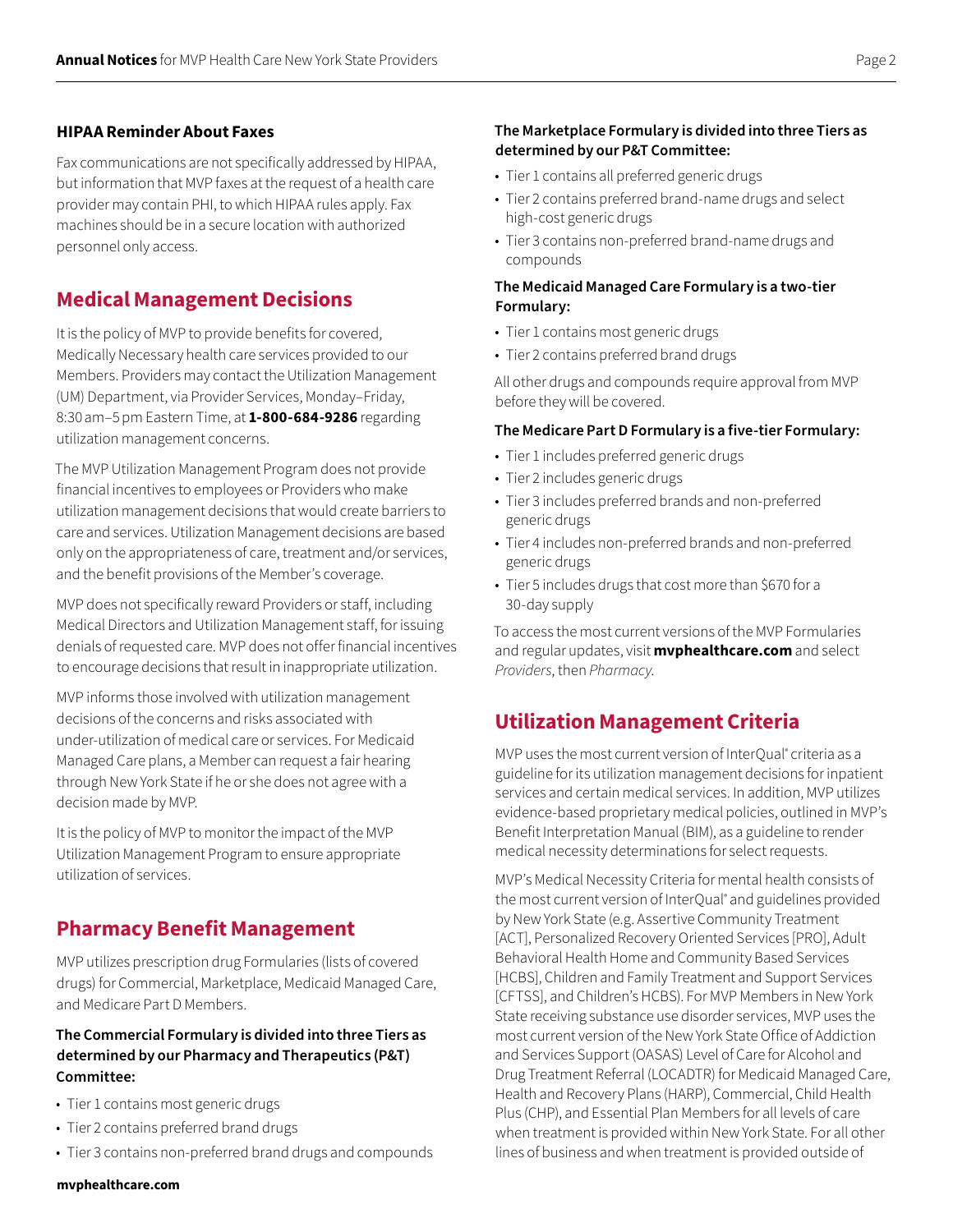New York State, InterQual® criteria is utilized for substance use disorders. Additionally, MVP has proprietary medical policies outlined in MVP's BIM.

Pharmacy utilization management follows criteria and Formularies that are developed by the MVP P&T Committee.

MVP follows and complies with national coverage decisions, general Medicare coverage guidelines, and written coverage decisions of local Medicare contractors when rendering coverage decisions for Medicare Advantage plan Members.

MVP has delegated the responsibility for utilization management decisions related to clinical reviews on radiology requests for MVP Members in New York State to eviCore healthcare (eviCore). eviCore reviews MRI/MRA, PET scans, Nuclear Cardiology, and CT/CTA.

When making utilization management decisions, eviCore utilizes evidence-based guidelines and recommendations for imaging sourced from national and international medical societies and medicine research centers. Sources include:

- American College of Radiology Appropriateness Criteria
- Institute for Clinical Systems Improvement Guidelines
- National Comprehensive Cancer Network Guidelines
- National Institute for Health and Clinical Excellence Guidelines

MVP has also delegated the responsibility for utilization management decisions related to radiation therapy reviews for all lines of business in New York State to eviCore. The clinical guidelines for eviCore's radiation therapy are derived from evidence-based guidelines and recommendations, sourced from national and international medical societies and medical research centers, including:

- American College of Radiology Appropriateness Criteria
- American Society for Radiation Oncology
- National Comprehensive Cancer Network Guidelines
- Radiation Therapy Oncology Group

#### eviCore may be reached at **1-800-918-8924** or at **[evicore.com](https://www.evicore.com/)**.

MVP has delegated utilization management of chiropractic care, massage therapy, and acupuncture to eviCore MSI (eviCore). eviCore uses clinical criteria that have been developed based on current referenced professional literature with input and approval from chiropractic specialists and actively practicing chiropractors. Clinical criteria serve as guidelines when making utilization management decisions and are applied by eviCore Case Managers, all of whom are licensed chiropractors. eviCore's Utilization Review Department can be reached at **1-800-638-4557**.

In service areas where MVP offers participation in Medicaid Managed Care, CHP, and Commercial products, MVP has delegated utilization management for routine dental service to Healthplex, Inc. (Healthplex) for all dental services. Healthplex utilizes the most current version of Current Dental Terminology published by the American Dental Association, in addition to internally developed criteria (professional guidelines). Healthplex ensures that approval and denial of services related to MVP's government program Members are based on The Professional Guidelines for Review of Services for Medicaid/CHP Plans and the MVP contract provisions.

MVP has delegated responsibility for utilization management for Skilled Nursing Facility (SNF), Acute Inpatient Rehabilitation (AIR), and Home Health services for Medicare Advantage Members ONLY to naviHealth, Inc. naviHealth staff are located in each of MVP's regions to visit facilities and manage the transitions. naviHealth can be reached at **[naviHealth.us](https://naviHealth.com)** or **1-844-411-2883**.

MVP has delegated utilization management determinations to Magellan, NIA, Inc. (Magellan) for non-emergency Interventional Pain Management (IPM) such as Spine Pain Services including spinal epidural injections, facet joint injections or blocks, radio frequency ablation of vertebral facet joints, and sacroiliac joint injections; all non-emergent outpatient and inpatient hip, knee, and shoulder surgeries including but not limited to arthroscopic procedures and joint replacements; and all non‑emergent outpatient and inpatient spine surgeries including laminectomies and fusions for the cervical and lumbar regions.

The clinical guidelines for Magellan's musculoskeletal program are derived from evidence-based guidelines and recommendations, and sourced from national and international medical societies and medical research centers, including, but not limited to:

- American Academy of Orthopaedic Surgeons
- American Pain Society
- North American Spine Society

MVP's UM Policy Guides and BIM will help determine whether a service is covered and requires prior authorization. This online manual provides convenient access to needed information. To view both documents, Providers can *Sign In* to their online account at **[mvphealthcare.com](https://www.mvphealthcare.com/)**, then select *Provider Snapshot*, then *Online Resources*, then *UM Policy Guide (New York)* or *Benefit Interpretation Manual*.

Providers may request a copy of the criteria employed to make a specific utilization management determination by contacting the MVP Utilization Management Department at **1-800-568-0458**. The criteria will be mailed or faxed to the Provider's office with a proprietary disclaimer notice.

MVP Members may request a copy of the criteria used to make a specific utilization management determination by contacting the MVP Customer Care Center at the number on the back of their MVP Member ID card.

If an MVP Participating Provider has questions regarding the MVP utilization management policies or a specific utilization management decision, such as a denial of service, MVP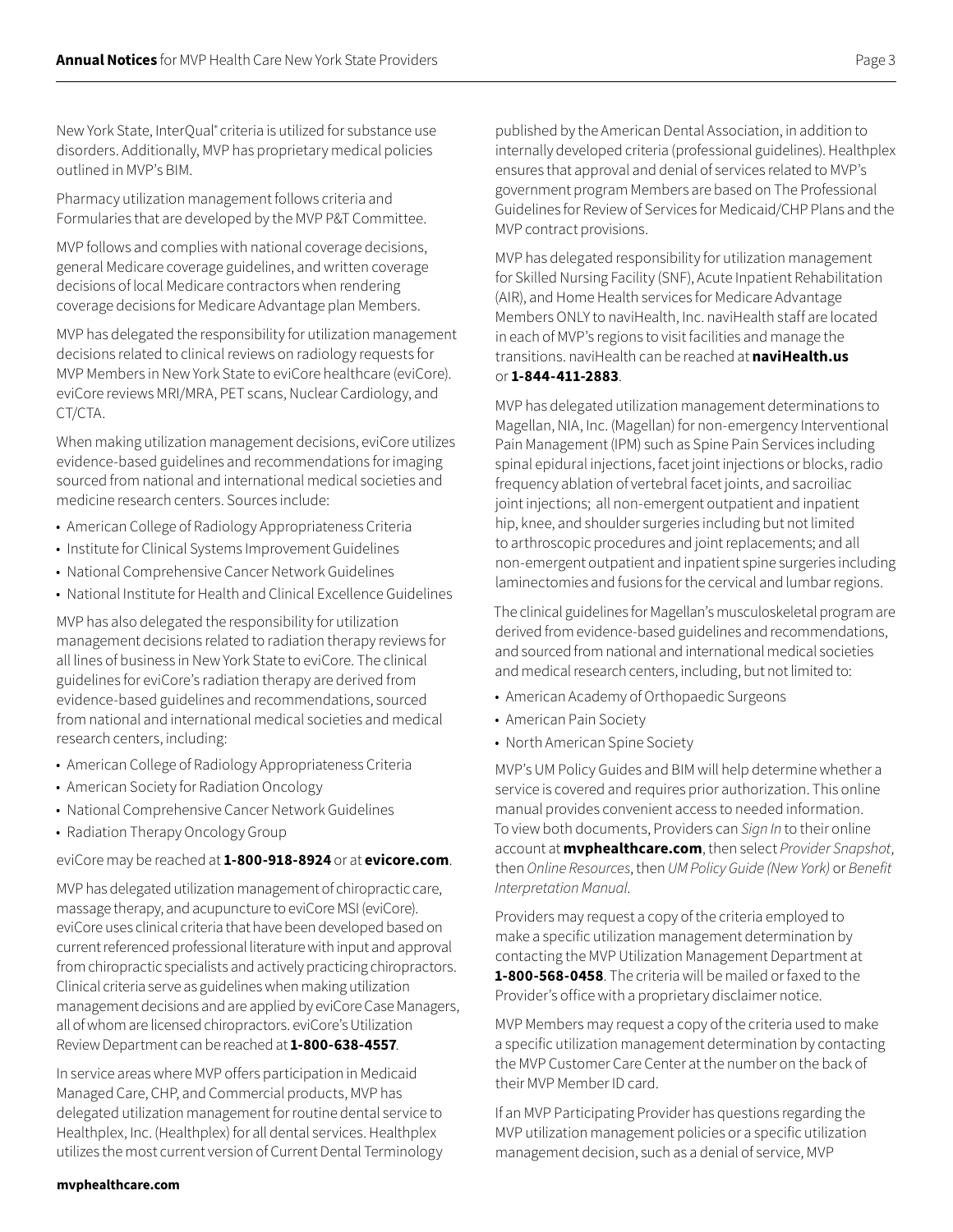Medical Directors and appropriately licensed clinical reviewers are available to discuss the denial. Providers requesting to speak with a clinical reviewer should contact the Utilization Management Department, who will coordinate the discussion. The appropriately licensed clinical reviewers will contact the Provider directly. The MVP Utilization Management Department can be contacted at **1-800-568-0458**.

## **Provider Appeals**

Providers should follow the steps below to obtain information regarding why a claim was rejected or processed in a certain manner (see item 1 below) or to initiate an internal review of denials (see items 2, 3, and 4 below):

- 1. **Make a Claim Inquiry:** Providers may obtain information regarding why a claim was rejected or processed in a certain manner, often resolving the need for any further action, by calling the MVP Customer Care Center for Provider Services at **1-800-684-9286**. If an adjustment is required, Providers may file a Correspondence Adjustment Form, which is available by logging into their MVP online account, or by using a HIPAA standard EDI adjustment transaction for electronic adjustments.
- 2. **Provider Claim Appeal:** Providers may call or write to the MVP Customer Care Center to request an appeal of the denial of a properly submitted claim (i.e., "clean claim"). Provider appeals denied for "not Medically Necessary" should be mailed to:

ATTN: MEMBER APPEALS DEPARTMENT MVP HEALTH CARE 625 STATE STREET SCHENECTADY, NY 12301

All other appeals should be mailed to:

ATTN: OPERATIONS ADJUSTMENT TEAM MVP HEALTH CARE 625 STATE STREET SCHENECTADY, NY 12301

Providers may appeal verbally by calling MVP Customer Care Center for Provider Services at **1-800-684-9286**.

- 3. **Providers Submitting Appeals on Behalf of MVP Members:** Providers may also appeal a pre-service denial as the designated representative of an MVP Member. MVP will only accept appeals submitted by Providers on behalf of Members after the Member or appropriate representative of the Member has designated the Provider to act on their behalf. Such designation must be in accordance with MVP's policies and procedures.
- 4. **Request a Reconsideration:** For non-Medicare Products, when the requesting Provider is notified of an adverse determination, the Provider is advised of the option to

request a reconsideration of the decision and speak with the MVP Medical Director who made the decision. Review of the reconsideration request is completed within one business day for urgent and concurrent review requests and must be conducted by both the requesting Provider and the Medical Director making the initial determination.

For Medicare Products, all pre-service requests for reconsideration of an initial adverse determination (for Part C request or Part B drugs) and re-determinations (for Part D), are processed as appeals.

## **Compliance with MVP Protocols**

MVP continuously monitors Participating Provider compliance with Credentialing and Recredentialing requirements, Provider services agreements, and requirements of the Provider Resource Manual including utilization management and claims processing (collectively "MVP Protocols"). Non-compliance with MVP Protocols is identified as a failure to follow such obligations and requirements including but not limited to breach or non‑adherence to the Provider services agreement, accessibility, access of care, unauthorized referrals, prior authorization, member non-liability (balance billing), or a general lack of cooperation with MVP.

## **Utilization Management Processes**

MVP offers managed health care products, with the Primary Care Provider (PCP) as the coordinator of care for all medical services (exceptions: MVP Direct Access, PPO, and Non-Group Indemnity plan types).

#### **Out-of-Network Requests**

For those plans with in-network benefits only, all requests for out-of-network services require prior authorization to be reviewed by the MVP Medical Director or a Medical Director of an entity to whom MVP has delegated responsibility for utilization management functions. The MVP Member's PCP or MVP Participating Provider must submit a Prior-Authorization Request Form (PARF) to the Utilization Management Department for review before the Member's first appointment with the out-of-network provider. Please attach to the PARF any information substantiating the need for out-of-network services. Providers can access the PARF by visiting **[mvphealthcare.com](https://www.mvphealthcare.com/)** and selecting *Providers*, then *Forms,* and then *Prior Authorization*. Substantiating clinical information can be submitted along with the online form.

Providers can also download and print the PARF and submit the completed hard copy to MVP via fax or mail. Without prior authorization, MVP will not reimburse out-of-network services, except in emergency situations. In urgent cases, you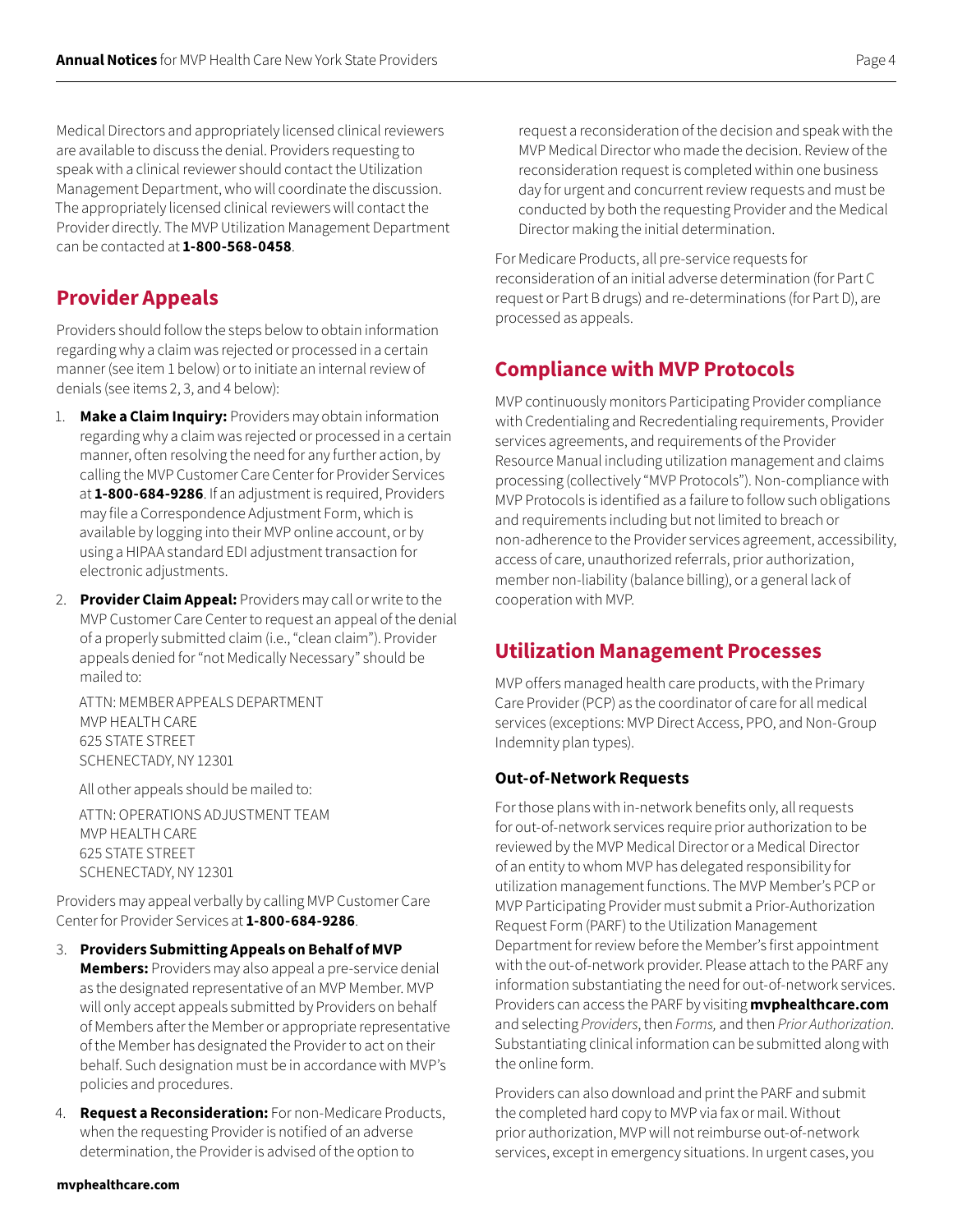may contact the MVP Utilization Management Department at **1-800-568-0458** and request an expedited review.

#### **Transition of Care for Members of a Provider Leaving the MVP Provider Network**

Prior written notification must be given if a Provider wishes to end his or her network affiliation with MVP. This is an important part of the MVP Participating Provider contract and helps MVP Members transition their care to a Participating Provider. MVP Members may be eligible to receive transitional care from a Provider who has supplied MVP with a termination notice, up to 90 days from the date of the contract termination. However, the Provider leaving the MVP network must agree to:

- Accept MVP's established rates as payment in full
- Adhere to the MVP Quality Improvement requirements
- Provide medical information related to care
- Adhere to MVP policies and procedures

If a Member is receiving maternity care at the time the provider has ended participation with MVP, the Member may continue their course of care with the same Provider throughout their pregnancy, delivery, and through the completion of their postpartum care directly related to their pregnancy. The Provider must submit a request for authorization as outlined above to the Utilization Management Department. Transitional care is not available if the Provider disenrollment is the result of an MVP determination of imminent harm to Member care, a quality issue, fraud, or action of a state board.

#### **Transition of Care for New MVP Members**

New MVP Members with life-threatening, disabling, or degenerative conditions who are receiving an ongoing course of treatment from a non-Participating Provider may continue treatment with that provider for up to 60 days from the effective date of the Member's MVP contract if the provider agrees to:

- Accept MVP's established rates as payment in full
- Adhere to MVP's Quality Improvement requirements
- Provide medical information related to care
- Adhere to MVP policies and procedures

New Members of the Federal Employees Health Benefits Program have transitional care for 90 days for involuntary change of health plans.

If a Member is receiving maternity care and is in their second or third trimester of pregnancy at the time they become a Member with MVP, the Member may continue their course of care with the same Provider throughout their pregnancy, delivery, and through the completion of their postpartum care directly related to their pregnancy. The provider must adhere to all requirements listed above.

Transition of care services must receive prior authorization from MVP. To request transition of care services for an MVP Member, please follow the out-of-plan process and state that the need for out-of-plan services is Transition of Care. Without prior authorization, MVP will not reimburse for out-of-network services or treatments that are provided during the transition of care except in emergency circumstances.

#### **Transition from Pediatric to Adult Care**

Members entering adulthood (age 18 and older) may want help to transition from a pediatric to an adult care Provider. MVP offers resources to help you serve your adolescent patients. MVP's online Provider directory enables Members to search for and choose an adult Provider by several preferences such as location, board certification, gender, or language spoken. Visit **[mvphealthcare.com](https://www.mvphealthcare.com/)** and select *Find a Doctor.*

The MVP Customer Care Center is available to assist with older adolescent Members' transition from a pediatrician and/or pediatric specialist to an adult Provider. Members can reach the MVP Customer Care Center by calling the phone number on the back of their MVP Member ID card.

MVP offers a template letter to make it easy for you to contact your patients age 18 and older to help make the transition from your practice to an adult practice. Contact the MVP Quality Improvement Department at **1-800-777-4793 ext. 42588** for more details.

#### **Specialist as a Primary Care Provider**

Individuals with life-threatening, disabling, or degenerative conditions requiring ongoing care may request that a Participating Specialist or a Participating Specialty Care Center be responsible for providing and coordinating their primary and specialty care. The MVP Member or PCP must initiate the process by submitting a written request to the appropriate MVP Utilization Management Department for prior approval. For details regarding submitting a request, please refer to the MVP Provider Resource Manual.

MVP will need to collect information regarding the specialist's ability to provide access to care, the Member's medical needs in relation to the current condition, the plan of care, and a written agreement from the specialist to assume the role of the Member's PCP. Once all information has been received, the request will be reviewed by the MVP Medical Director and the Utilization Management supervisor. The Member, the PCP, and the specialist will be notified in writing of MVP's decision.

Members may not elect to use a non-participating specialist or Specialty Care Center as their PCP unless the required services are not available from a Participating Provider.

#### **[mvphealthcare.com](https://www.mvphealthcare.com/)**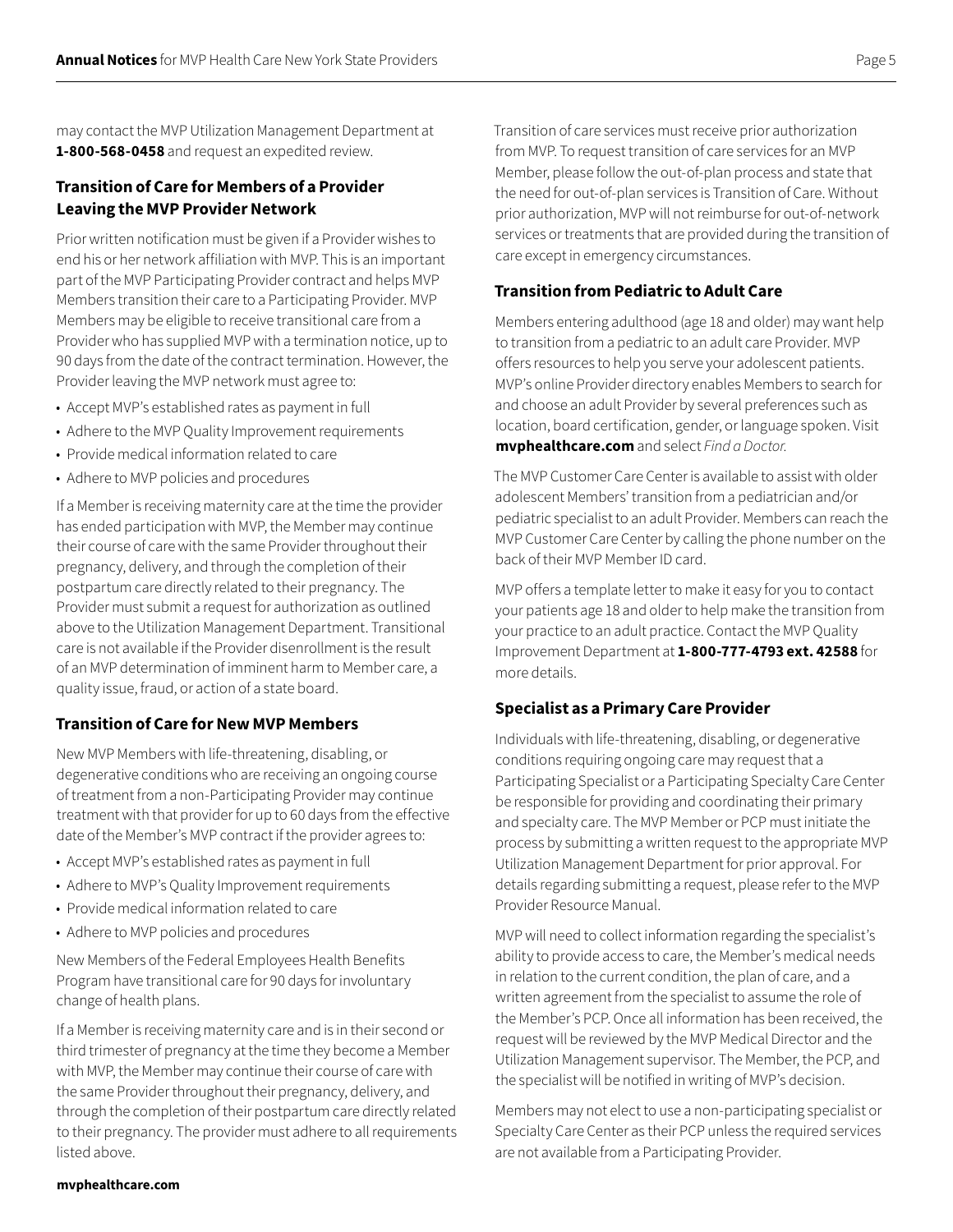#### **Emergency Services**

Emergency services are those episodes of care provided in an emergency setting when a medical or behavioral condition produces a sudden onset of symptoms of sufficient severity, such that a prudent layperson, possessing an average knowledge of medicine and health, believes a true medical emergency exists.

Members may seek emergency treatment without contacting a provider (self-refer). A referral or prior authorization is not needed to seek emergency treatment. Services are covered when a change in a medical or behavioral health condition would lead a prudent layperson to believe a true emergency exists and that the absence of immediate medical attention will result in one or all the following:

- Placing the health of the person afflicted in serious jeopardy, or in the case of a behavioral condition, placing the health of the person or others in serious jeopardy
- Serious impairment to the person's bodily functions
- Serious dysfunction of any bodily organ or part
- Serious disfigurement of the person

Determination of coverage is based upon the Member's eligibility, contracted benefits, presenting symptoms, and clinical findings. Diagnosis upon discharge has no bearing on the coverage determination. An MVP Medical Director reviews all potential denials of services.

#### **Behavioral Health Program**

MVP views medical and behavioral health as equal components of a person's overall well-being. MVP supports integrated medical and behavioral health to enable primary care and behavioral health professionals to succeed at integrating patient care, enabling them to support an individual's journey to better health and optimal living. MVP offers behavioral health care management services to manage Members' behavioral health and substance use disorders for all ASO (self-funded) plans, and all fully insured plans in New York State (HMO, POS, EPO, PPO, Indemnity, and Government Programs including Medicaid Managed Care, HARP, and CHP. For questions related to Behavioral Health Services contact MVP at **1-800-684-9286** and listen for the Behavioral Health prompt.

### **Technology Assessment**

MVP follows a formal process to evaluate new technology and reassess existing technologies to determine whether the technology should be covered by MVP when medically appropriate. The results of the evaluation or reassessment are published as policies in the BIM. This includes medical/surgical procedures, drugs, medical devices, and behavioral health treatments. A copy of the policy is available upon request.

Requests to review new technology or to reassess established technology may originate from providers or institutions outside MVP, or from within the health plan.

Assessment and research are completed by MVP's team of medical professionals. The resulting draft policies are distributed to appropriate specialists, MVP Medical Directors, Utilization Management, Claims, Operations, Marketing and Communications, and Legal Affairs Departments for a 14 business-day review and comment period. The new or revised policy is then presented to the Medical Management Committee (MMC) for consideration.

MMC Membership includes practicing Providers from representative specialties, including at least one Provider from each region within the MVP service area, and health plan staff. Formulary recommendations are reviewed by the MVP P&T Committee.

New drugs, changes in formulation or indications, provider communications, coverage policies, and revisions are distributed to P&T Members for review and comment prior to each meeting.

All existing medical policies undergo review on an annual basis and are updated as new evidence becomes available.

MVP obtains the services of clinical specialists through the MVP network of specialists, academic centers, and contracted experts in selected specialties to ensure that its technology and policy reviews are thorough. Medical policy language reflects the standard of care.

Policy recommendations that are accepted by the MMC and P&T are then sent to the MVP QIC for final approval. The QIC may approve policies as they are presented, or it may require additional research and revision before considering them again at a future meeting.

Participating Providers are notified of new policies or changes in existing policies through Healthy Practices, the MVP Provider newsletter, and via MVP FastFax. To view an archive of all MVP FastFax communications, visit **[mvphealthcare.com/FastFax](https://www.mvphealthcare.com/fastfax/)**. Full versions of the policies are available at **[mvphealthcare.com/providers](https://www.mvphealthcare.com/providers)**.

## **MVP Medical Record Standards and Guidelines**

Well-documented electronic or paper medical records improve communication and promote coordination and continuity of care. In addition, detailed medical records support efficient and effective treatment. MVP established standards for recordkeeping and retention in medical offices that follow the recommendations of NCQA.

**[mvphealthcare.com](https://www.mvphealthcare.com/)**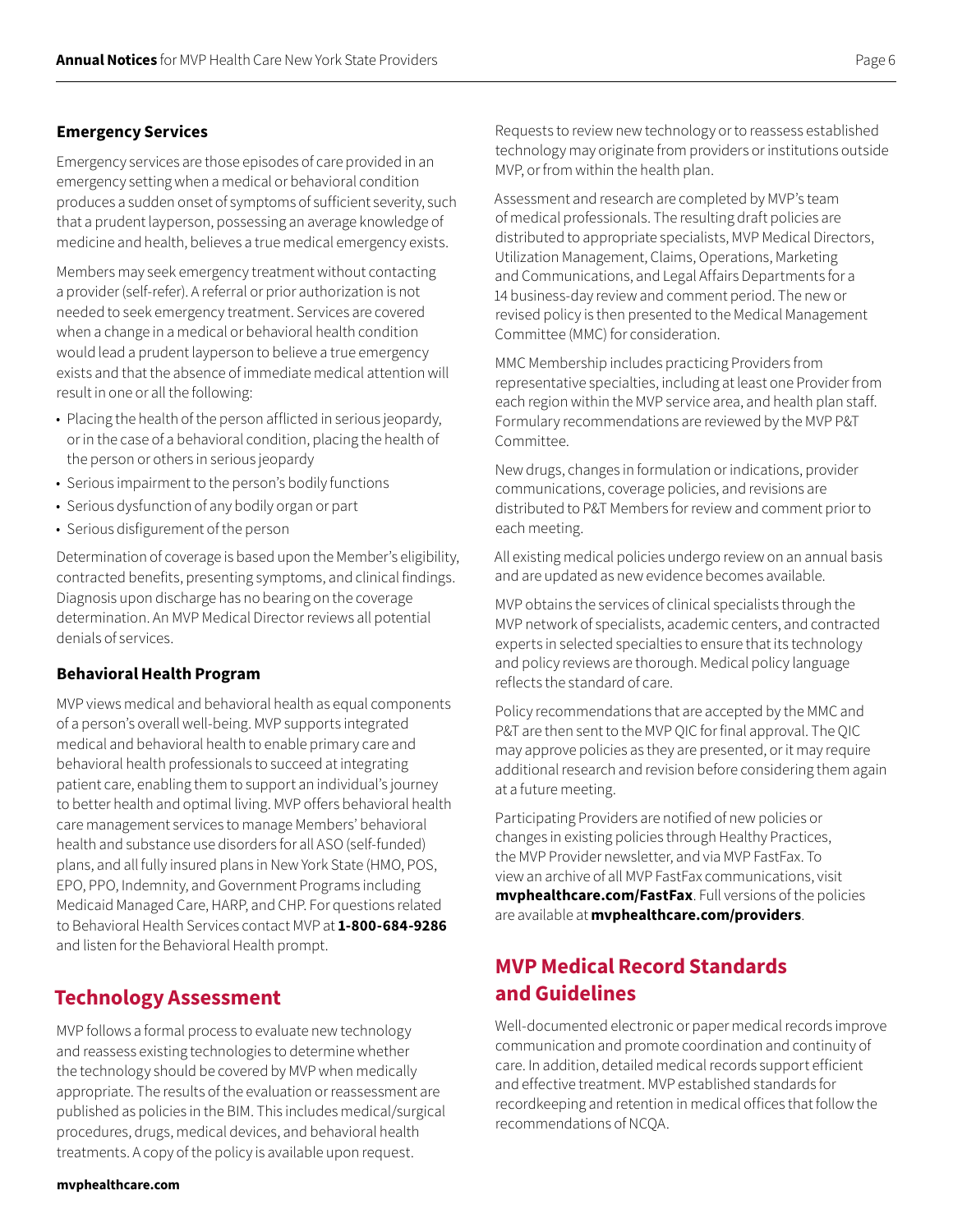The standards are as follows:

- A. Providers must maintain medical records in a manner that is current, detailed, organized, and permit effective and confidential patient care and quality review.
- B. Providers must have an organized medical record-keeping system:
	- Medical records must be stored in a secure location inaccessible to the public.
	- A unique patient identifier is used for each Member. The identifier is included on each page of the medical record.
	- Records are organized with a filing system or search capability to ensure easy retrieval. Medical records are available to the treating Provider whenever the Member is seen at the location at which they typically receive care.
- C. Primary care medical records must reflect all services provided directly by the PCP, all ancillary services and diagnostic tests ordered by the Provider, and all diagnostic and therapeutic services for which the Provider referred the Member (e.g., home health nursing reports, specialty provider reports, hospital discharge reports, physical therapy reports, etc.).
- D. **Confidentiality:** Providers/Practice sites shall comply with current state and federal confidentiality requirements, including HIPAA, and are expected to adopt policies and procedures that guard against unauthorized or inadvertent disclosure of PHI.
- E. **Retention of Medical Records:** Providers shall retain medical records in accordance with contractual obligations, and current applicable federal and state laws and regulations.

#### **Specific medical records standards are:**

- 1. The medical record should be organized in such a way that data abstraction be performed efficiently. Each page in the record should include the Member full name and identification number. In addition, home address, phone number(s), employer, marital status, and emergency contact information is maintained.
- 2. The record is legible to someone other than the writer.
- 3. Each entry or note must be dated.
- 4. All entries in the medical record should contain the author's identification and credential. For all entries dated after July 1, 1999, stamped signatures are not considered appropriate author identification. Author identification may be handwritten, or an electronic signature is acceptable.
- 5. The history and physical exam identify appropriate subjective and objective information pertinent to the Member presenting complaints.
- 6. **Problem List:** Documents all chronic, serious, or disabling conditions, active and acute medical, and psychosocial problems. A problem list should be completed for each Member, regardless of health status and updated as necessary. A flow sheet for health maintenance screening is considered part of the problem list. The Provider may outline a problem list at each visit in the progress note or keep a current ongoing problem list in an electronic medical record system (EMR).
- 7. **Past Medical History** (for Members seen three or more times)**:** Should be easily identified and include serious injury, surgical procedures, and illnesses. For children and adolescents (18 years of age and younger), past medical history relates to prenatal care, birth, surgical procedures, and childhood illnesses.
- 8. **Medication List:** Documents all medications, updated as necessary with dosage changes and the date the change was made. All medications (prescribed, over-the-counter, herbal therapies, vitamins, and supplements) must be noted. Dates of initial and refill prescriptions must be included.
- 9. Medication allergies and adverse reactions should be prominently noted in the record or on the front cover of the medical record. If the Member has no known allergies or history of adverse reactions, this is also appropriately noted in the record (e.g., NKA, NKDA).
- 10. Screening and assessment of tobacco, alcohol, and substance use for Members 12 years of age and older who have been seen three or more times, including substance abuse history.
- 11. **Immunization Record:** Include the complete immunization record for Members 18 years and younger. An immunization history is maintained for Members 19 and older to include influenza, pneumococcus, tetanus/diphtheria, pertussis, and varicella zoster immunizations, among others.
- 12. Unresolved problems from previous office visits should be addressed and documented in subsequent visits.
- 13. Encounter forms or notes should indicate follow-up care, calls, or visits. The specific time frame for return to office is noted (e.g., weeks, months, or as needed).
- 14. No-shows or missed appointments must be documented with follow-up efforts to reschedule the appointment.
- 15. Specialist, laboratory, and imaging reports should be marked by the ordering provider to signify review. If the reports are presented electronically or by some other method, there should also be representation of review by the ordering Provider. If follow up is indicated, the record should include an explicit notation of the plan.
- 16. If a specialist referral is requested, there should be a note from the consultant in the record.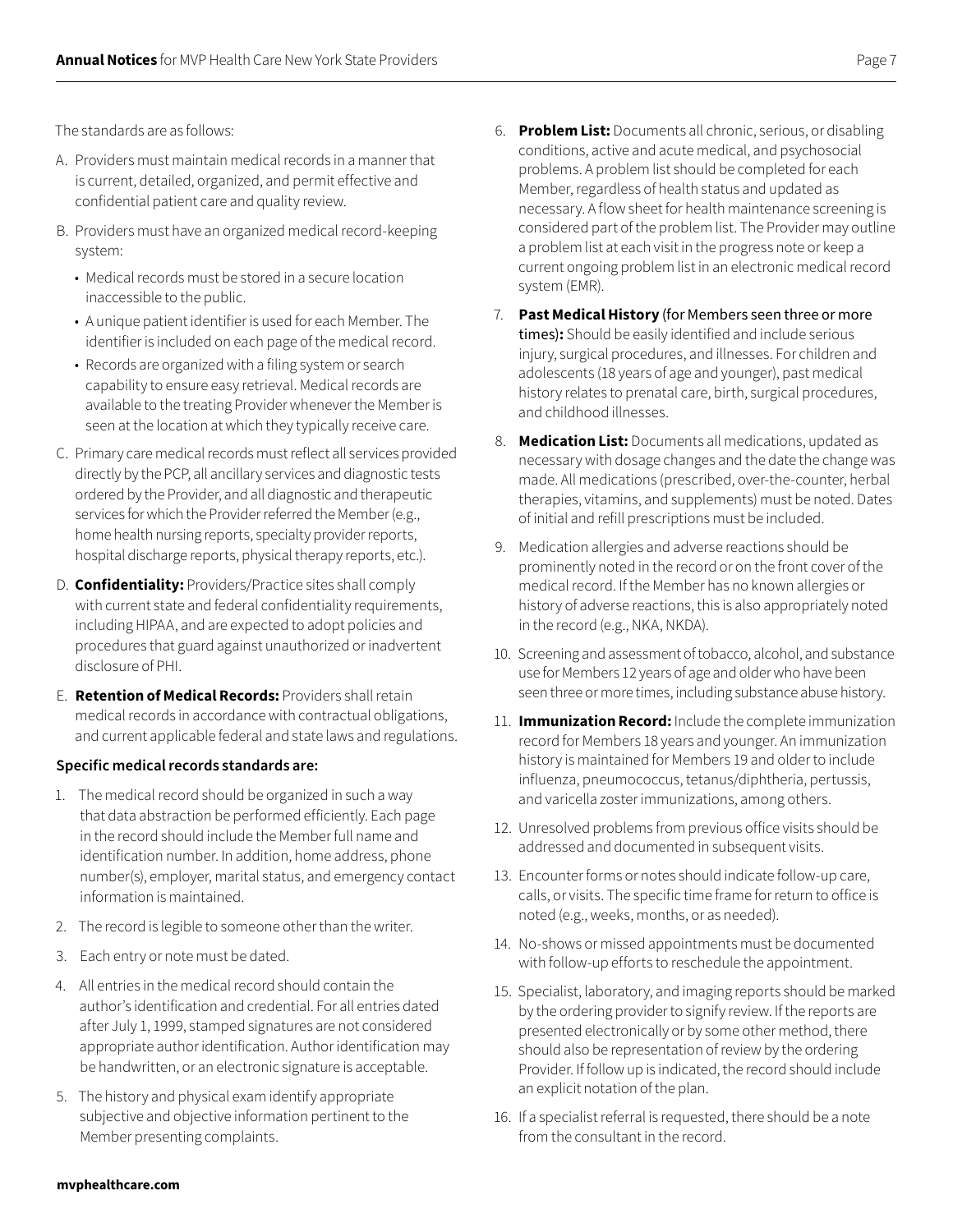- 17. Laboratory and other studies ordered should reflect consideration of the reported signs/symptoms and recorded diagnoses.
- 18. Documentation of clinical findings and evaluation shall be included for each visit. The working diagnoses should be consistent with findings.
- 19. When indicated by diagnosis, plans of action should include the consultation of specialists. Treatment plans should reflect consideration of recorded diagnoses and reported signs/ symptoms.
- 20. There should be no evidence that the Member was placed at inappropriate risk by a diagnostic or therapeutic procedure.
- 21. **Preventive Care/Risk Assessment:** There is evidence that preventive screening and services are offered in accordance with MVP's practice guidelines.
- 22. **Depression Screening:** May be assessed during a comprehensive physical examination, review of systems, or by using a patient health questionnaire, formal screening tool (e.g., PHQ-9, Beck Depression Inventory), or any part of the following questions: 1) Little interest or pleasure in doing things? 2) Feeling down, depressed, or hopeless?
- 23. **Advance Care Planning for Members Age 65 and Older:** Notation of an advance care planning discussion and date, and/or copy of an executed Advance Directive form. Current Advance Directive forms should be maintained in a prominent part of the Member's medical record. If the Member decides not to execute an Advance Directive, this also should be documented in the medical record.
- 24. **Annual Medication Review for Members Age 65 and Older:** Conducted by a prescribing Provider and include the date the review was performed.
- 25. **Functional Status Assessment for Members Age 65 and Older:** Components include vision, hearing, mobility, continence, nutrition, bathing, use of phone, preparing meals, and managing finances. Functional assessment may be found on a specific tool.
- 26. **Fall Risk Assessment for Members Age 65 and Older:**  Components include age, fall history, gait, balance, mobility, muscle weakness, osteoporosis risk, impairments related to vision, cognitive or neurological deficits, continence, environmental hazards, and number and type of medication.
- 27. **Monitoring of Physical Activity for Members Age 65 and Older:** Includes annual assessment of level of exercise or physical activity, and counseling related to begin exercising or increase/maintain their level of exercise or physical activity.
- 28. **Pain Screening for Members Age 65 and Older:** Includes character, severity, location, and factors that improve or

worsen pain. Pain assessment may be found on a specific tool such as a pain scale, visual pain scale, or diagram.

## **Nondiscrimination in Health Care Delivery**

MVP, in compliance with The Centers for Medicare and Medicaid Services (CMS) and NCQA, expect that Providers have a documented nondiscrimination policy and procedure on file "to ensure that Members are not discriminated against in the delivery of health care services based on race, ethnicity, national origin, religion, sex, age, mental or physical disability, or medical condition, sexual orientation, claims experience, medical history, evidence of insurability (including conditions arising out of acts of domestic violence), disability, genetic information, or source of payment."

## **Advance Directives**

MVP strongly encourages all PCPs and other Participating Providers, as appropriate, to inform Members of their right to execute Advance Directives. If the Member chooses to do so, the provider should document the decision and place signed copies of the form or other documents in a prominent place in the medical record. If the Member decides not to execute an Advance Directive, this also should be documented in the medical record. To obtain a New York State Health Care Proxy form, visit **[mvphealthcare.com](https://www.mvphealthcare.com/)** and select *Providers*, then *Forms,* then *Patient Forms.*

For additional information concerning Advance Directives, please call the MVP Quality Improvement Department at **1-800-777-4793 ext. 42267**.

## **MVP Quality Improvement Program**

The MVP Quality Improvement (QI) Program provides the framework to improve the quality, safety, and efficiency of clinical care, enhance satisfaction, and improve the health of MVP Members and the communities it serves. The QI Program Description defines the authority, scope, structure, and content of the QI Program, including the roles and responsibilities of committees and individuals supporting program implementation.

MVP is a quality-driven organization that adopts continuous quality improvement as a core business strategy for the entire health plan. MVP develops and implements a quality management strategy that is embedded within every staff role and department function, approaching quality assurance, quality management, and quality improvement as a culture, integral to all daily operations. Each MVP operational area has defined performance metrics with accountability to the Quality Improvement Committee (QIC) and Board of Directors.

#### **[mvphealthcare.com](https://www.mvphealthcare.com/)**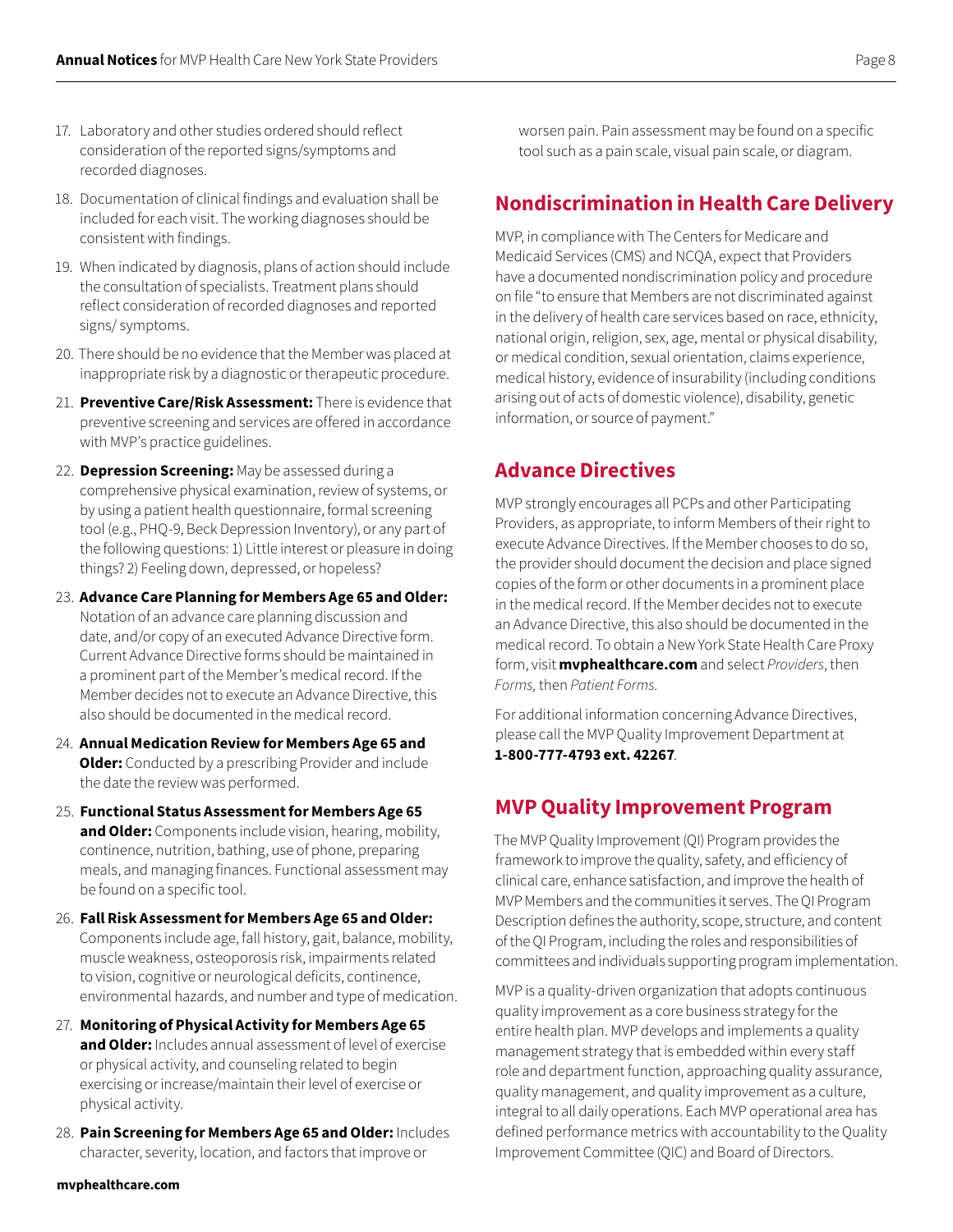MVP acknowledges its obligation to provide Members with a level of care that meets recognized professional standards and is delivered in the safest, most appropriate setting. MVP provides for the delivery of quality care with the primary goal of improving the health status of Members by supporting Providers, who know what is best for their patients.

The MVP leadership team is committed to focusing clinical, network, and operational processes toward improving the health of Members (including all demographic groups and those with special health care needs), enhancing each Member's experience of care and service, lowering the per capita cost of their health care, and improving the work life of Participating Providers and their staff, as well as their experience and satisfaction. MVP's QI Program applies a systematic approach to quality using reliable and valid methods of monitoring, analysis, evaluation, and improvement in the delivery of health care systems and processes. Methods such as the DMAIC Model and other validated, data driven approaches to quality improvement, are used to monitor performance and measure effectiveness of quality improvement initiatives.

MVP's Board of Directors delegates the operating authority of the QI Program to the QIC. MVP executive management, clinical staff, and Participating Providers including, but not limited to, primary, specialty, behavioral, dental, and vision health care providers, are involved in the implementation, monitoring, and directing of the relative aspects of the QI Program through the QIC, which is directly accountable to the Board of Directors.

The QIC is a senior management led committee accountable directly to the Board of Directors and reports QI Program activities, findings, recommendations, actions, and results to the Board of Directors no less than annually. MVP ensures ongoing Member, provider, and stakeholder input into the QI Program through a strong QIC, and subcommittee structure focused on Member and provider experience. The MVP QIC structure is designed to continually promote information, reports, and improvement activity results, driven by the Quality Work Plan, throughout the organization and to providers, Members, and stakeholders. The QIC serves as the umbrella committee through which all subcommittee activities are reported and approved. The QIC directs subcommittees to implement improvement activities based on performance trends, and Member, provider, and system needs. Additional committees may also be included per MVP's need, including regional level committees as needed based on distribution of Membership. These committees assist with monitoring and supporting the QI Program.

#### **Invitation to Join the MVP Quality Improvement Program**

MVP invites all health care providers to participate in the development, implementation, and evaluation of MVP's QI processes and programs. For more information, or to comment on MVP's QI programs, please call **1-800-777-4793 ext. 42311**.

#### **How to Request Quality Program Documentation**

To receive a copy of the most recent QI Annual Evaluation and/ or the QI Program Description, please call the MVP Quality Improvement Department at **1-800-777-4793 ext. 42311**.

# **Provider Credentialing and Recredentialing Process**

MVP will complete the initial Credentialing, including primary source verification of information submitted, for providers applying for participation in the MVP Provider network, prior to the execution of a Participating Provider Agreement.

Providers must have an executed Participating Provider Agreement and be credentialed to be listed in the MVP Participating Provider Directory. Providers are required to undergo recredentialing at least every three years. MVP does not make Credentialing or Recredentialing decisions based on an applicant's race, religion, ethnic/national identity, gender, age, or sexual orientation. MVP does not make Credentialing or Recredentialing decisions based solely on the types of procedures performed, or the types of patients the Provider sees.

MVP will retain all verification information for Credentialing and Recredentialing purposes, pursuant to state and federal data retention requirements. MVP will make the criteria for Credentialing and/or Recredentialing available to all applicants upon written request. MVP will not reveal, disclose, or divulge (except when permitted or required by applicable federal law, state law, regulation, or contract), directly or indirectly, any confidential information obtained during the Credentialing or Recredentialing process to any nonauthorized individual. MVP will notify the applicant of the status of the application upon verbal or written request directly from the applicant.

Providers are required to immediately notify MVP in writing of any changes in Credentialing information submitted to MVP as part of the application process.

Providers will be notified if MVP receives information that differs substantially from the information submitted to MVP in the Credentialing application. Providers shall be permitted, upon request, to review information obtained during the Credentialing process and any data that differ(s) substantially from the information the Provider submitted to MVP in the initial application. MVP will, at that time, inform Providers of their right to correct erroneous information. MVP will then verify the corrected information.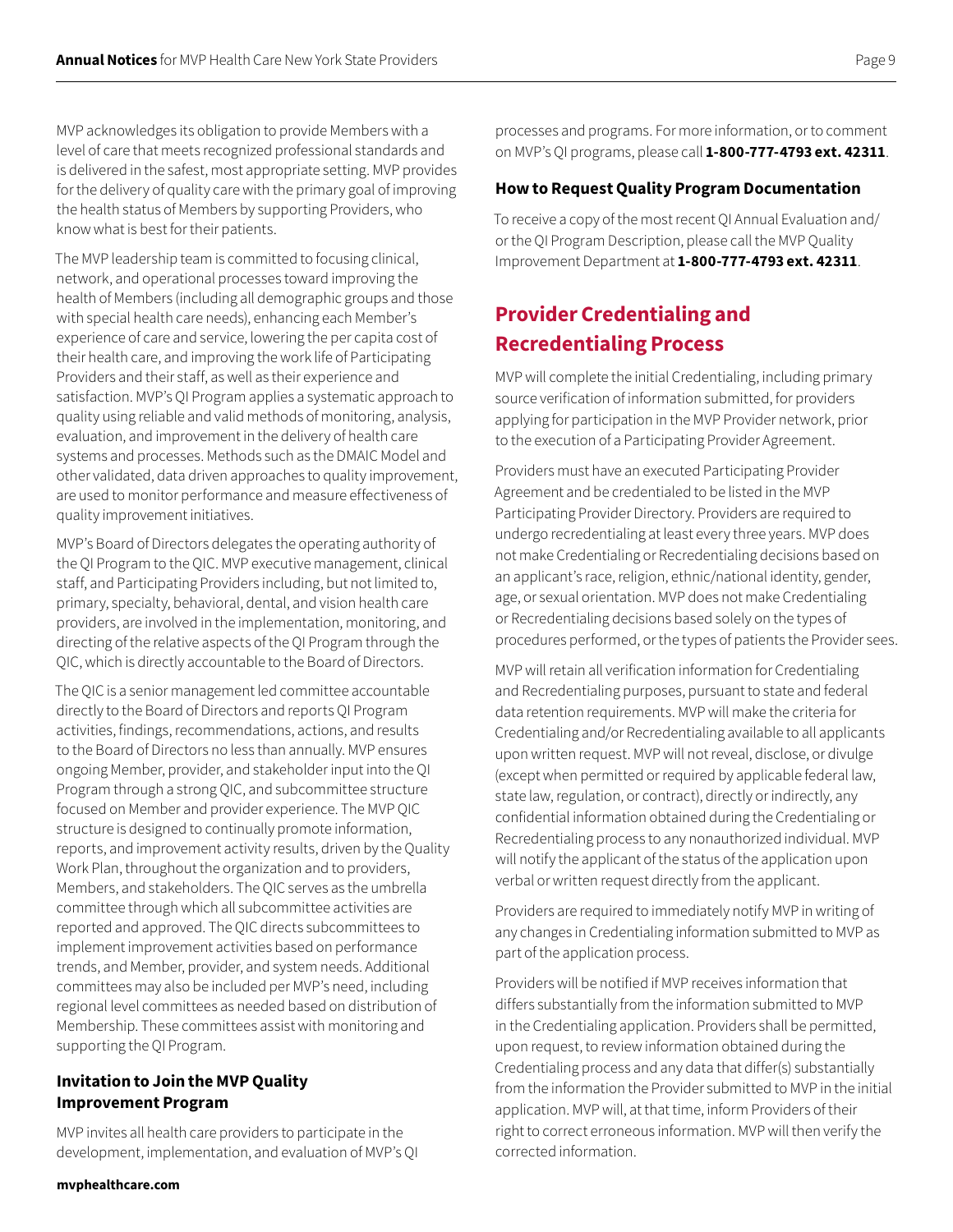#### **Provisional Credentialing Requirements for New York State Providers**

MVP shall complete a review of the health care professional's application to participate in the MVP network and shall, within 60 days of receiving a Completed Application\* to participate in the MVP network, notify the health care professional as to whether:

- They are Credentialed.
- Additional time is necessary to make a determination because of a failure of a third party to provide necessary documentation. In such instances where additional time is necessary because of a lack of necessary documentation, MVP shall make every effort to obtain such information as soon as possible and shall make a final determination within 21 days of receiving the necessary documentation.

For applicants that 1) are newly licensed health care professionals, or 2) are health care professionals who have recently relocated to New York State from another state and have not previously practiced in New York State, and who are joining a participating group in which all members of the group already currently participate with MVP, the applicant shall be eligible for provisional Credentialing as of the 61st day of the application if the applicant has submitted the following:

- 1. Completed Application and any requested supporting documentation.
- 2. Written notification to the MVP Director of Credentialing including a statement that in the event the applicant is denied, the applicant or their group practice shall:
	- a. Refund any payments made for in-network services provided during the period of provisional Credentialing that exceed out-of-network benefits under the insured's contract with MVP.
	- b. Not pursue reimbursement from the insured, except to collect the co-payment or co-insurance that otherwise would have been payable had the insured received services from an MVP Participating Provider.

# **Report Suspected Insurance Fraud, Waste, and Abuse**

Each year, fraudulent and/or abusive health insurance claims increase health care costs. To help combat insurance fraud and abuse, the MVP Special Investigations Unit (SIU) uses high-tech software to detect, track, analyze, and report instances of health care fraud, abuse, or misrepresentation. The SIU staff uses FraudScope software to survey and evaluate claims data, including provider/facility history, specialty profiles, common fraud schemes and/or abuse, and claim patterns that differ from past history or peer norms for a given condition or specialty.

FraudScope identifies suspicious claims for:

- Falsification of procedure codes
- Falsification of diagnosis codes
- Manipulation of modifiers
- Up-coding
- Over-utilization of diagnostic procedures and tests
- Over-utilization of treatment modalities

The SIU staff also works closely with federal and state agencies responsible for identifying and investigating potential insurance fraud and/or abuse, other insurance companies, and law enforcement agencies. MVP also relies on our Participating Providers, facilities, and their office staff to help us fight insurance fraud and/or abuse. Please report any suspicious activity by calling the SIU at **1-877-TELL-MVP** (1-877-835-5687). All information will be kept confidential.

# **Self-Treatment and Treatment of Immediate Family Members**

MVP concurs with and endorses the position of the American Medical Association (AMA) as stated in the Code of Ethics guideline, E-8.19: Self-Treatment or Treatment of Immediate Family Members. Providers generally should not treat or write prescriptions for themselves or members of their immediate families, with the exception of emergency situations. MVP does not provide reimbursement for such care.

# **MVP Meets Members' Special, Cultural, and Linguistic Needs**

MVP assists Members with different cultural or linguistic needs. MVP has developed a comprehensive diversity and cultural competency training that includes the Americans with Disability Act. This training focuses on creating a climate for diversity and cultural competence, outlining services that support diversity and sensitivity, and the services that MVP offers to Members who have a language barrier or who are vision- or hearing-impaired.

*<sup>\*</sup>Completed Application for Credentialing and Recredentialing includes: A complete and accurate CAQH application, re‑attested to within the last 90 days, with all supporting documentation including, but not limited to, malpractice insurance certificate, continuity of care arrangements that meet MVP criteria for specialty, explanation of any affirmative responses including malpractice suits, an explanation of any work history gaps of more than six months, and a re-entry plan for all gaps of more than one year (the provider is obliged to provide MVP with information sufficiently detailed to render an opinion regarding any affirmative response); MVP's receipt of all verifications from third party sources.*